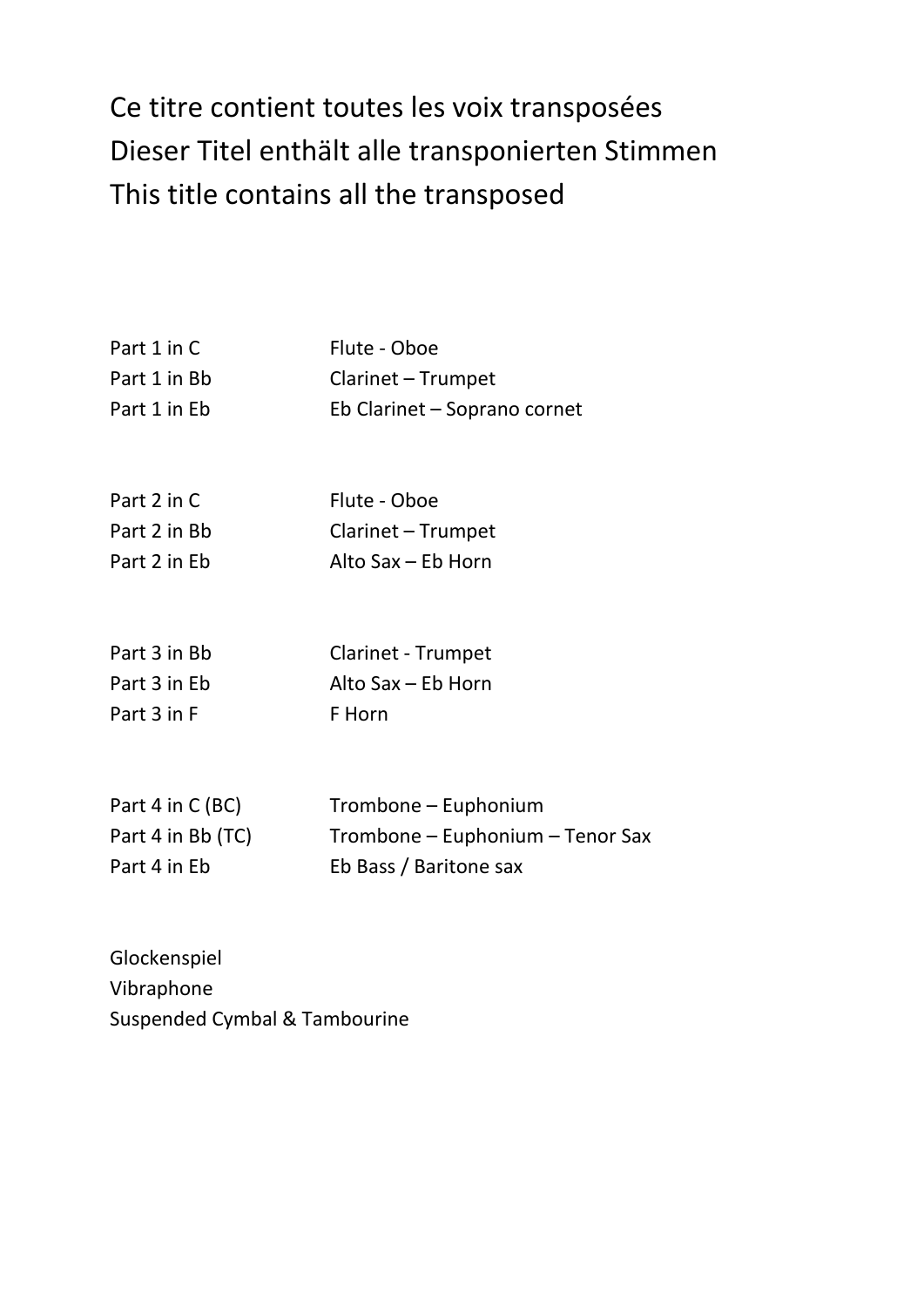## Themes from Edward Scissorhands

Danny Elfman Arr. Larry Moore



 $\boldsymbol{\mathscr{D}}$ 

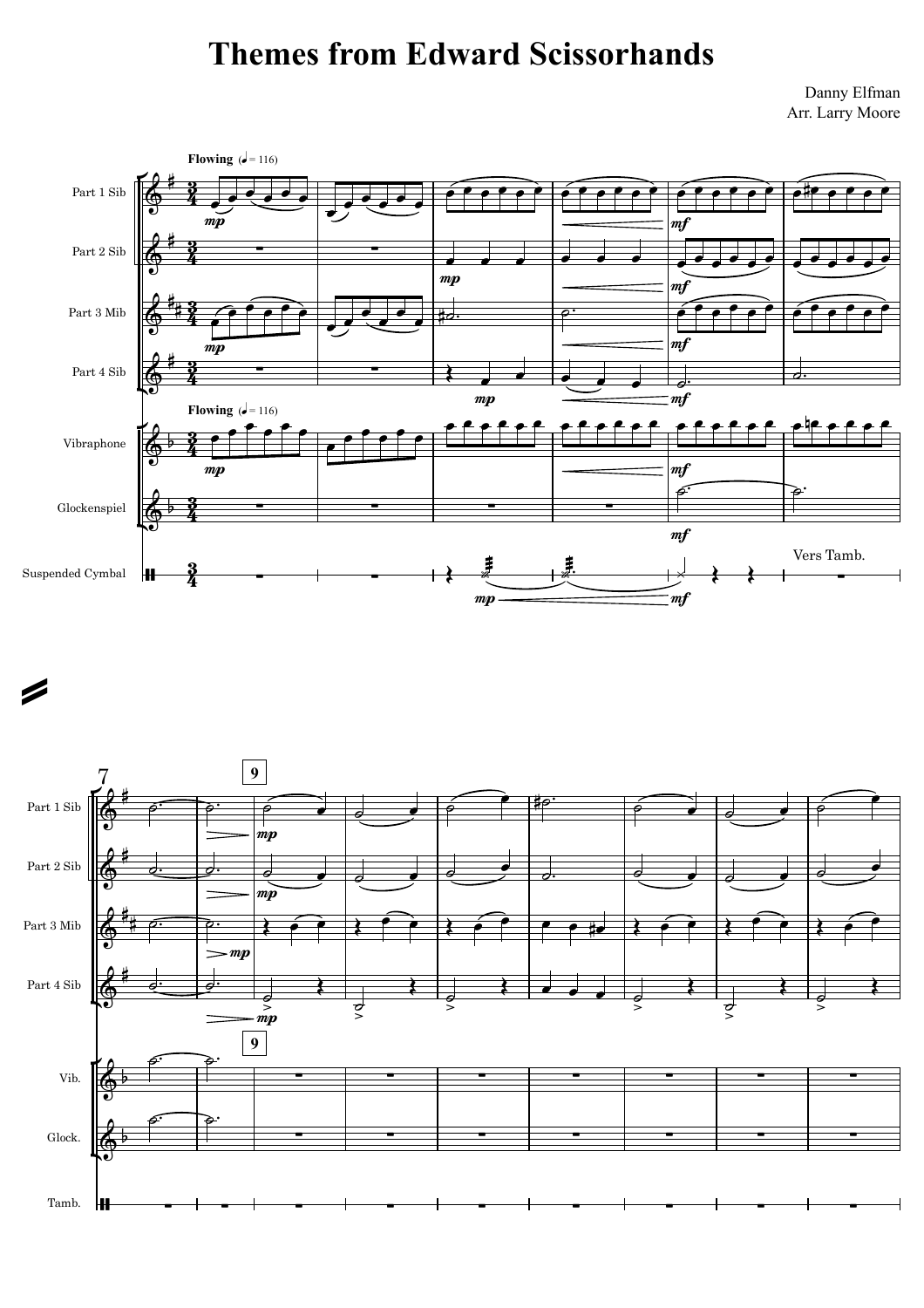